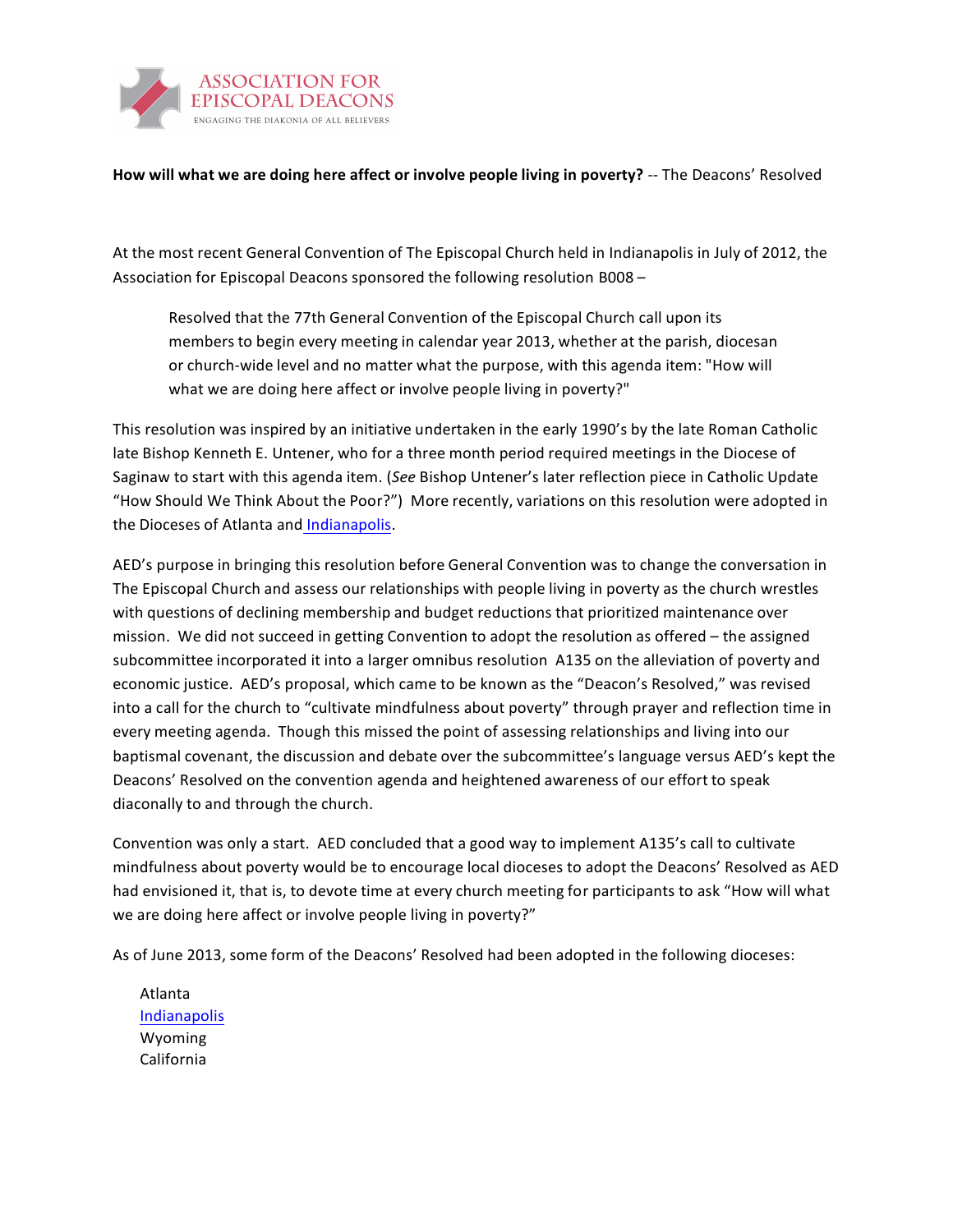Maine Oregon Massachusetts El Camino Real Pennsylvania Olympia San Diego New Jersey Maryland Central Pennsylvania

## **Reasons for proposing and adopting the Deacons Resolved** –

The Deacons Resolved was offered as a specific response to the call in 2009 General Convention Resolution A155 for The Episcopal Church to "recognize the pressing challenges to those living in poverty and the working poor throughout this nation [.]" As our church considers significant changes to our infrastructure, how we do business, and how we engage in the world around us, the practice of asking the question posed by the Deacons Resolved will lead to both awareness of and solidarity with those who are living in poverty.

Continually asking ourselves "How will what we are doing here affect or involve people living in poverty" also provides a way to see church issues through a diaconal lens and develop contexts for responding and living into the charges we are given and covenants we make as bishops, priests, deacons, and all the baptized in The Episcopal Church.

Will you be merciful to all, show compassion to the poor and strangers, and defend those who have no helper? BCP p. 518

Will you do your best to pattern your life in accordance with the teachings of Christ? BCP p. 532

At all times, your life and teaching are to show Christ's people that in serving the helpless they are serving Christ himself. BCP p. 543

Will you seek and serve Christ in all persons, loving your neighbor as yourself? BCP p. 305

The Deacons Resolved is not a poverty program, nor should it be seen as an effort to push poverty to forefront of the church's agenda while pushing other needs and concerns to the side. It is about changing the conversation in the church – raising consciousness, if one wants to use that expression -- to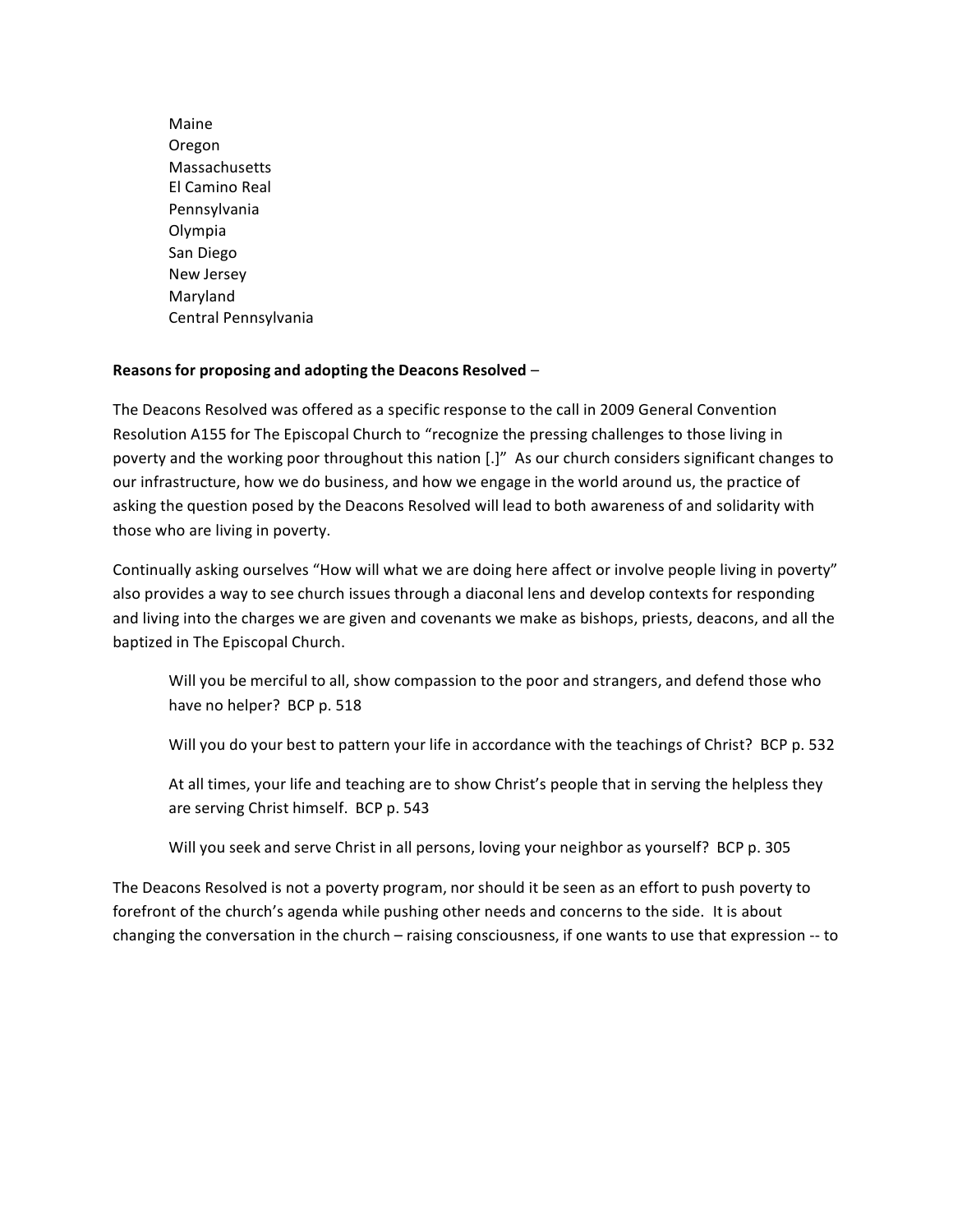encourage people to think diaconally and live their baptismal covenant, whether the subject is outreach ministries, auditing the books, or where to hold the Sunday School picnic.

The objective of this resolution is not to create a successful program or increase church membership. Rather it is a matter of assessing our own relationships and placing our conversations into a local context where God's people can invite each other into accountability and into friendship with those living in poverty.

## **Implementing the Deacons Resolved**

Once a diocese, congregation, or other church institution adopts the Deacons Resolved, all it needs to do is begin having the conversation. This may seem stilted at first, but like any practice or discipline, it will become more natural, comfortable, and meaningful over time. There are no training materials or guidelines beyond what is stated in the resolution. And there is no end point or goal other than to assess relationships and invite each other in accountability and friendship with those living in poverty.

This conversation is just as important for the Altar Guild as for the Vestry or Outreach Committee because it is part of the baptismal covenant of every one of us, and these relationships affect every part of our church lives, sometimes in ways we won't recognize or respond to if we don't think and talk about it.

The practice of including the question "How will what we are doing here affect or involve people living in poverty" on the agenda of each meeting is not intended to go on indefinitely. Each diocese, congregation, or institution can ask itself whether three months, six months, or a year is an appropriate time frame in which to begin having the discussion in earnest and move into a deeper understanding of our relationships and response to the Gospel message. There is no requirement for a self-assessment or report at the end of this time period, though participants are encouraged to reflect back on the experience in the same way that Bishop Untener did – on what they learned and whether their success will be temporary or life-changing.

## **Resources and Commentary**

Sample Resolution [adopted by Dioceses of California, Maine, Olympia, Pennsylvania, and San Diego]

Article from Diakaneo, Vol. 34, No. 2 "Looking for a Diaconal Lens and What to do with It Once you Find One"

Deacon Stan Baker's convention floor speech on the Deacons Resolved

2012 General Convention Resolution B008

AED's Letter to Bishops and Convention Deputies Introducing and Urging Support for Resolution

Post-convention Deacon Update on Resolution B008